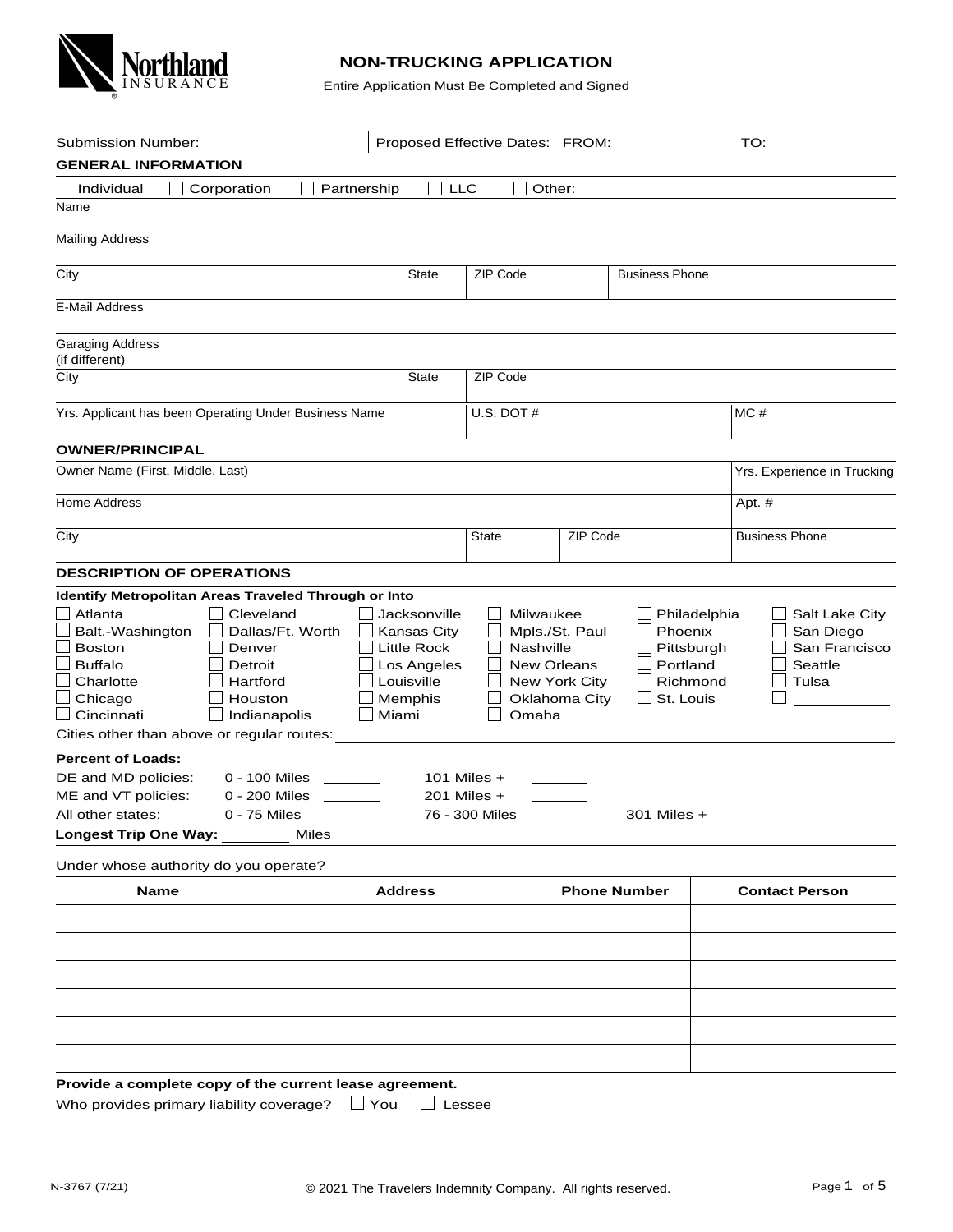Use N-3077 if additional space is needed for Driver Information, Insurance History, Schedule of Autos or Additional Interests.

| <b>DRIVER INFORMATION</b><br>Must be Completed for All Drivers |               |                       |                                            |              |                       |
|----------------------------------------------------------------|---------------|-----------------------|--------------------------------------------|--------------|-----------------------|
| <b>Driver Name</b><br>(Last, First, Middle)                    | Date of Birth | <b>License Number</b> | # Yrs. Driving<br>  State   Similar Equip. | Date of Hire | #<br><b>Accidents</b> |
|                                                                |               |                       |                                            |              |                       |
|                                                                |               |                       |                                            |              |                       |
|                                                                |               |                       |                                            |              |                       |
|                                                                |               |                       |                                            |              |                       |

## **DRIVER EMPLOYMENT HISTORY**

If you have not had insurance for the past two years in your name, provide three years employment history for each driver. (Use form TF-079 for additional drivers.) Do not indicate "self-employed" unless you have had insurance in your name.

| <b>Driver Name</b><br>(Last, First, Middle) | <b>Prior Employment and Full Address</b> | Dates of<br>Employment | Type<br>of Unit |
|---------------------------------------------|------------------------------------------|------------------------|-----------------|
|                                             |                                          |                        |                 |
|                                             |                                          |                        |                 |
|                                             |                                          |                        |                 |

| <b>MILEAGE - Actual and Estimated</b> |              |                         |                      |  |  |  |  |  |
|---------------------------------------|--------------|-------------------------|----------------------|--|--|--|--|--|
|                                       | <b>Units</b> | <b>Mileage Per Unit</b> | <b>Total Mileage</b> |  |  |  |  |  |
| <b>Past 12 Months</b>                 |              |                         |                      |  |  |  |  |  |
| <b>Next 12 Months</b>                 |              |                         |                      |  |  |  |  |  |
|                                       |              |                         |                      |  |  |  |  |  |

### **INSURANCE HISTORY AND LOSS EXPERIENCE**

Has an insurance company cancelled or non renewed your policy in the last 3 years?

#### **(Missouri Applicants - Do not answer this question.)**

 $\Box$  Yes  $\Box$  No

If yes, explain:

**\*Coverage Type: P=Phys. Dmg. C=Cargo L=Prim. Liab. N=Non-Trk. Liab. GL=Genl Liab. IM=Inland Marine EXPERIENCE INFORMATION** - Provide currently valued (must be value dated within the last 3 months) Insurance Company produced detailed loss and experience auto liability, physical damage and cargo loss runs as required.

| <b>Prior Carrier Effective Dates</b> | <b>Prior Carrier Name</b> | <b>Policy Number</b> | Coverage # Units #<br>Type* Insured Losses |  |
|--------------------------------------|---------------------------|----------------------|--------------------------------------------|--|
| to                                   |                           |                      |                                            |  |
| to                                   |                           |                      |                                            |  |
| to                                   |                           |                      |                                            |  |

#### **SCHEDULE OF AUTOS**

All units you own or are leased to you must be scheduled and insured if filings are to be made.

To ensure Electronics (as defined by the policy), along with tarps, chains or binders are covered, include the value in each auto's stated value.

Finance Value Coverage - The Stated Limit of each auto must be equal to or greater than the outstanding financial obligation for that auto in order for the Finance Value Coverage to apply.

| No.     | Unit ID | Year | Make | Vehicle Type* VIN Number |                           | <b>Stated Limit</b> | Radius |
|---------|---------|------|------|--------------------------|---------------------------|---------------------|--------|
| GVW/GCW |         |      |      | Ownership:               | Owned<br>Owner/Operator   |                     |        |
| No.     | Unit ID | Year | Make | Vehicle Type*            | <b>VIN Number</b>         | <b>Stated Limit</b> | Radius |
| GVW/GCW |         |      |      | Ownership: [             | owned<br>Owner/Operator   |                     |        |
| No.     | Unit ID | Year | Make | Vehicle Type*            | <b>VIN Number</b>         | <b>Stated Limit</b> | Radius |
| GVW/GCW |         |      |      | Ownership: [             | ∟ Owned<br>Owner/Operator |                     |        |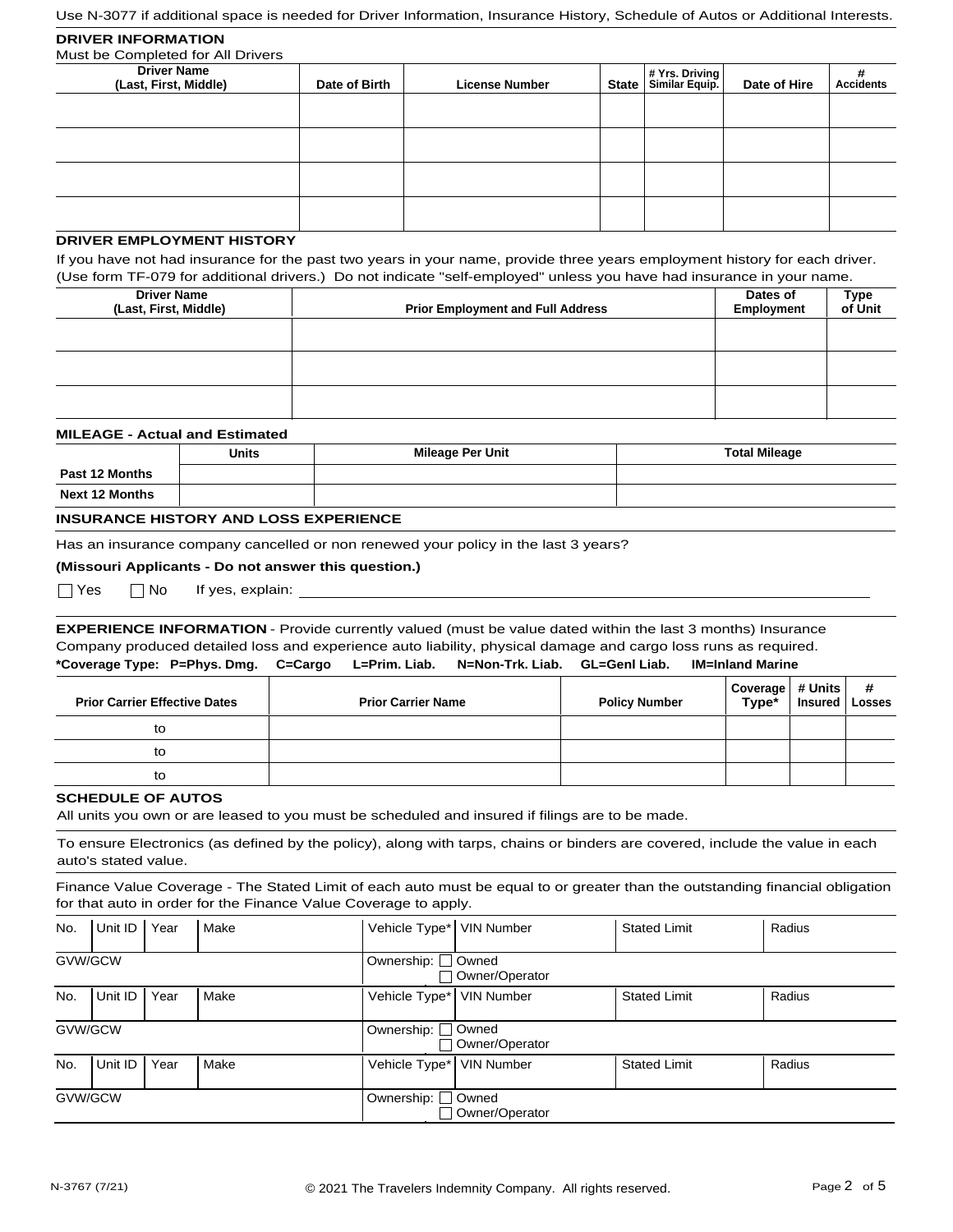| No.              | Unit ID                                                                                                                                                                                                                            | Year  | Make                               |                                                                                                                                                                  | Vehicle Type*                   | <b>VIN Number</b>                                                                                                                                                                                                        |     | <b>Stated Limit</b>                        |                                                                                                                                                                                     | Radius        |                    |
|------------------|------------------------------------------------------------------------------------------------------------------------------------------------------------------------------------------------------------------------------------|-------|------------------------------------|------------------------------------------------------------------------------------------------------------------------------------------------------------------|---------------------------------|--------------------------------------------------------------------------------------------------------------------------------------------------------------------------------------------------------------------------|-----|--------------------------------------------|-------------------------------------------------------------------------------------------------------------------------------------------------------------------------------------|---------------|--------------------|
| GVW/GCW          |                                                                                                                                                                                                                                    |       |                                    |                                                                                                                                                                  | Ownership: [                    | Owned<br>Owner/Operator                                                                                                                                                                                                  |     |                                            |                                                                                                                                                                                     |               |                    |
|                  | *Vehicle Type Legend                                                                                                                                                                                                               |       |                                    |                                                                                                                                                                  |                                 |                                                                                                                                                                                                                          |     |                                            |                                                                                                                                                                                     |               |                    |
|                  | <b>CCT - Car Carrier Trailer</b><br>CON - Container (Intermodal)<br><b>CUS - Curtain Side</b><br>DOL - Dolly, Con Gear<br>DRP - Drop Deck, Gooseneck<br>DPS - Dump Side<br>DPB - Dump Trailer (Bottom)<br>DPE - Dump Trailer (End) |       |                                    | FLT - Flat Bed<br>HOP - Hopper/Grain<br>LWF - Live/Walking/Floor<br>LIV - Livestock<br>LOG - Log<br>LOW - Lowboy<br>MEQ - Mobile Equipment<br>PUL - Pull Trailer |                                 | PUP - Pup Trailer<br><b>SEM - Semi Trailer</b><br><b>SRT - Showroom Trailer</b><br>TAN - Tandem<br><b>TAT - Tank Trailer</b><br>TAA - Tanker Asphalt/Hot Oil<br>TAC - Tanker Chemical/Acid<br>TAG - Tanker Gasoline/Fuel |     | <b>TRC - Tractors</b><br><b>TRK-Trucks</b> | TAL - Tanker LPG<br>TAP - Tanker Pneumatic/Dry Bulk<br>TAO - Tanker-Other<br>NOC - Trailers Not Otherwise Classified<br>VAD - Van Trailer (Dry)<br>REF - Van Trailer (Temp Control) |               |                    |
|                  |                                                                                                                                                                                                                                    |       | <b>ADDITIONAL INTERESTS</b>        |                                                                                                                                                                  |                                 |                                                                                                                                                                                                                          |     |                                            |                                                                                                                                                                                     |               |                    |
| Type*:<br>Unit # |                                                                                                                                                                                                                                    |       | AI - Additional Insured            |                                                                                                                                                                  |                                 | AL - Lessor; Additional Insured and Loss Payee<br><b>Address</b>                                                                                                                                                         |     | LP - Loss Payee                            |                                                                                                                                                                                     | <b>State</b>  | <b>ZIP Code</b>    |
|                  |                                                                                                                                                                                                                                    | Type* |                                    | <b>Name</b>                                                                                                                                                      |                                 |                                                                                                                                                                                                                          |     | City                                       |                                                                                                                                                                                     |               |                    |
|                  |                                                                                                                                                                                                                                    |       |                                    |                                                                                                                                                                  |                                 |                                                                                                                                                                                                                          |     |                                            |                                                                                                                                                                                     |               |                    |
|                  |                                                                                                                                                                                                                                    |       |                                    |                                                                                                                                                                  |                                 |                                                                                                                                                                                                                          |     |                                            |                                                                                                                                                                                     |               |                    |
|                  |                                                                                                                                                                                                                                    |       |                                    |                                                                                                                                                                  |                                 |                                                                                                                                                                                                                          |     |                                            |                                                                                                                                                                                     |               |                    |
|                  |                                                                                                                                                                                                                                    |       |                                    |                                                                                                                                                                  |                                 |                                                                                                                                                                                                                          |     |                                            |                                                                                                                                                                                     |               |                    |
|                  |                                                                                                                                                                                                                                    |       |                                    |                                                                                                                                                                  |                                 |                                                                                                                                                                                                                          |     |                                            |                                                                                                                                                                                     |               |                    |
|                  |                                                                                                                                                                                                                                    |       |                                    |                                                                                                                                                                  |                                 |                                                                                                                                                                                                                          |     |                                            |                                                                                                                                                                                     |               |                    |
|                  | <b>COVERAGES</b>                                                                                                                                                                                                                   |       |                                    |                                                                                                                                                                  |                                 |                                                                                                                                                                                                                          |     |                                            |                                                                                                                                                                                     |               |                    |
|                  |                                                                                                                                                                                                                                    |       | LIABILITY FOR NON-TRUCKING USE     | Limits:                                                                                                                                                          |                                 |                                                                                                                                                                                                                          | CSL |                                            |                                                                                                                                                                                     |               |                    |
|                  | <b>I IMEDICAL PAYMENTS</b>                                                                                                                                                                                                         |       |                                    |                                                                                                                                                                  |                                 |                                                                                                                                                                                                                          |     |                                            |                                                                                                                                                                                     |               |                    |
|                  |                                                                                                                                                                                                                                    |       |                                    | Limits:                                                                                                                                                          |                                 |                                                                                                                                                                                                                          |     |                                            |                                                                                                                                                                                     |               |                    |
|                  |                                                                                                                                                                                                                                    |       |                                    | DEDUCTIBLE REIMBURSEMENT LIABILITY/PHYSICAL DAMAGE<br><b>T DEDUCTIBLE REIMBURSEMENT CARGO</b>                                                                    |                                 |                                                                                                                                                                                                                          |     | <b>Complete and Attach Supplement</b>      |                                                                                                                                                                                     |               |                    |
|                  |                                                                                                                                                                                                                                    |       |                                    |                                                                                                                                                                  |                                 | Coverage selections apply to all vehicles. Limit of Insurance must be less than or equal to the Lessee's Deductible based                                                                                                |     |                                            |                                                                                                                                                                                     |               |                    |
|                  |                                                                                                                                                                                                                                    |       |                                    |                                                                                                                                                                  |                                 | on contract. A copy of the insured contract must be included with your submission.                                                                                                                                       |     |                                            |                                                                                                                                                                                     |               |                    |
|                  | Limit of Insurance                                                                                                                                                                                                                 |       |                                    |                                                                                                                                                                  |                                 | Insured Retained Amount                                                                                                                                                                                                  |     |                                            |                                                                                                                                                                                     |               |                    |
|                  | <b>Commodity</b>                                                                                                                                                                                                                   |       |                                    | % of Loads                                                                                                                                                       | <b>Max. Value</b>               | Commodity                                                                                                                                                                                                                |     |                                            | % of Loads                                                                                                                                                                          |               | Max. Value         |
|                  |                                                                                                                                                                                                                                    |       |                                    |                                                                                                                                                                  |                                 |                                                                                                                                                                                                                          |     |                                            |                                                                                                                                                                                     |               |                    |
|                  |                                                                                                                                                                                                                                    |       |                                    |                                                                                                                                                                  |                                 |                                                                                                                                                                                                                          |     |                                            |                                                                                                                                                                                     |               |                    |
|                  |                                                                                                                                                                                                                                    |       | PHYSICAL DAMAGE DEDUCTIBLES        |                                                                                                                                                                  |                                 |                                                                                                                                                                                                                          |     |                                            |                                                                                                                                                                                     |               |                    |
|                  | $\Box$ Comprehensive                                                                                                                                                                                                               |       |                                    |                                                                                                                                                                  | <b>OR</b>                       | Specified Causes of Loss ______                                                                                                                                                                                          |     |                                            |                                                                                                                                                                                     |               |                    |
|                  | Collision                                                                                                                                                                                                                          |       |                                    |                                                                                                                                                                  |                                 |                                                                                                                                                                                                                          |     |                                            |                                                                                                                                                                                     |               |                    |
|                  | <b>COMBINED DEDUCTIBLE</b>                                                                                                                                                                                                         |       |                                    |                                                                                                                                                                  | RENTAL REIMBURSEMENT            |                                                                                                                                                                                                                          |     |                                            |                                                                                                                                                                                     |               |                    |
|                  |                                                                                                                                                                                                                                    |       | Coverage included unless declined. |                                                                                                                                                                  | Selected Units OR     All Units |                                                                                                                                                                                                                          |     | Days of Coverage:                          |                                                                                                                                                                                     | <b>DELUXE</b> | <b>COVERAGE</b>    |
|                  |                                                                                                                                                                                                                                    |       | <b>Decline Combined Deductible</b> |                                                                                                                                                                  | Amount Per Day: _____________   |                                                                                                                                                                                                                          | 30  | $\Box$ 120                                 |                                                                                                                                                                                     |               | <b>ENDORSEMENT</b> |
|                  |                                                                                                                                                                                                                                    |       |                                    | ROADSIDE ASSISTANCE AND TOWING COVERAGE                                                                                                                          |                                 |                                                                                                                                                                                                                          |     |                                            |                                                                                                                                                                                     |               |                    |
|                  |                                                                                                                                                                                                                                    |       | All eligible power units           |                                                                                                                                                                  | Selected power units            |                                                                                                                                                                                                                          |     |                                            |                                                                                                                                                                                     |               |                    |
|                  |                                                                                                                                                                                                                                    |       |                                    |                                                                                                                                                                  |                                 |                                                                                                                                                                                                                          |     |                                            |                                                                                                                                                                                     |               |                    |
|                  |                                                                                                                                                                                                                                    |       |                                    |                                                                                                                                                                  |                                 | UNINSURED / UNDERINSURED MOTORISTS AND NO-FAULT OPTIONS - Quoting Purposes Only                                                                                                                                          |     |                                            |                                                                                                                                                                                     |               |                    |
|                  |                                                                                                                                                                                                                                    |       | $\Box$ UNINSURED MOTORISTS         |                                                                                                                                                                  |                                 |                                                                                                                                                                                                                          |     |                                            |                                                                                                                                                                                     |               |                    |
|                  |                                                                                                                                                                                                                                    |       | $\Box$ UNDERINSURED MOTORISTS      |                                                                                                                                                                  |                                 |                                                                                                                                                                                                                          |     |                                            |                                                                                                                                                                                     |               |                    |
|                  |                                                                                                                                                                                                                                    |       | $\Box$ PERSONAL INJURY PROTECTION  | Limits:                                                                                                                                                          |                                 |                                                                                                                                                                                                                          |     |                                            |                                                                                                                                                                                     |               |                    |
|                  |                                                                                                                                                                                                                                    |       |                                    |                                                                                                                                                                  |                                 | Coverage and limit choices in this section are for quoting purposes only. A separate Northland Insurance Company                                                                                                         |     |                                            |                                                                                                                                                                                     |               |                    |
|                  |                                                                                                                                                                                                                                    |       |                                    |                                                                                                                                                                  |                                 | Supplemental Uninsured Motorists/Underinsured Motorists and Personal Injury Protection Application(s) must be                                                                                                            |     |                                            |                                                                                                                                                                                     |               |                    |
|                  |                                                                                                                                                                                                                                    |       |                                    | completed and signed by the applicant when binding coverage.                                                                                                     |                                 |                                                                                                                                                                                                                          |     |                                            |                                                                                                                                                                                     |               |                    |
|                  |                                                                                                                                                                                                                                    |       |                                    |                                                                                                                                                                  |                                 | For information about how Northland compensates its agents, brokers and program managers, please visit this website:                                                                                                     |     |                                            |                                                                                                                                                                                     |               |                    |

# **https://www.travelers.com/w3c/legal/Producer\_Compensation\_Disclosure.html**

If you prefer, you can call the following toll-free number: 1-866-904-8348. Or you can write to us at Northland Insurance Companies, c/o Law Department, One Tower Square, Hartford, CT 06183.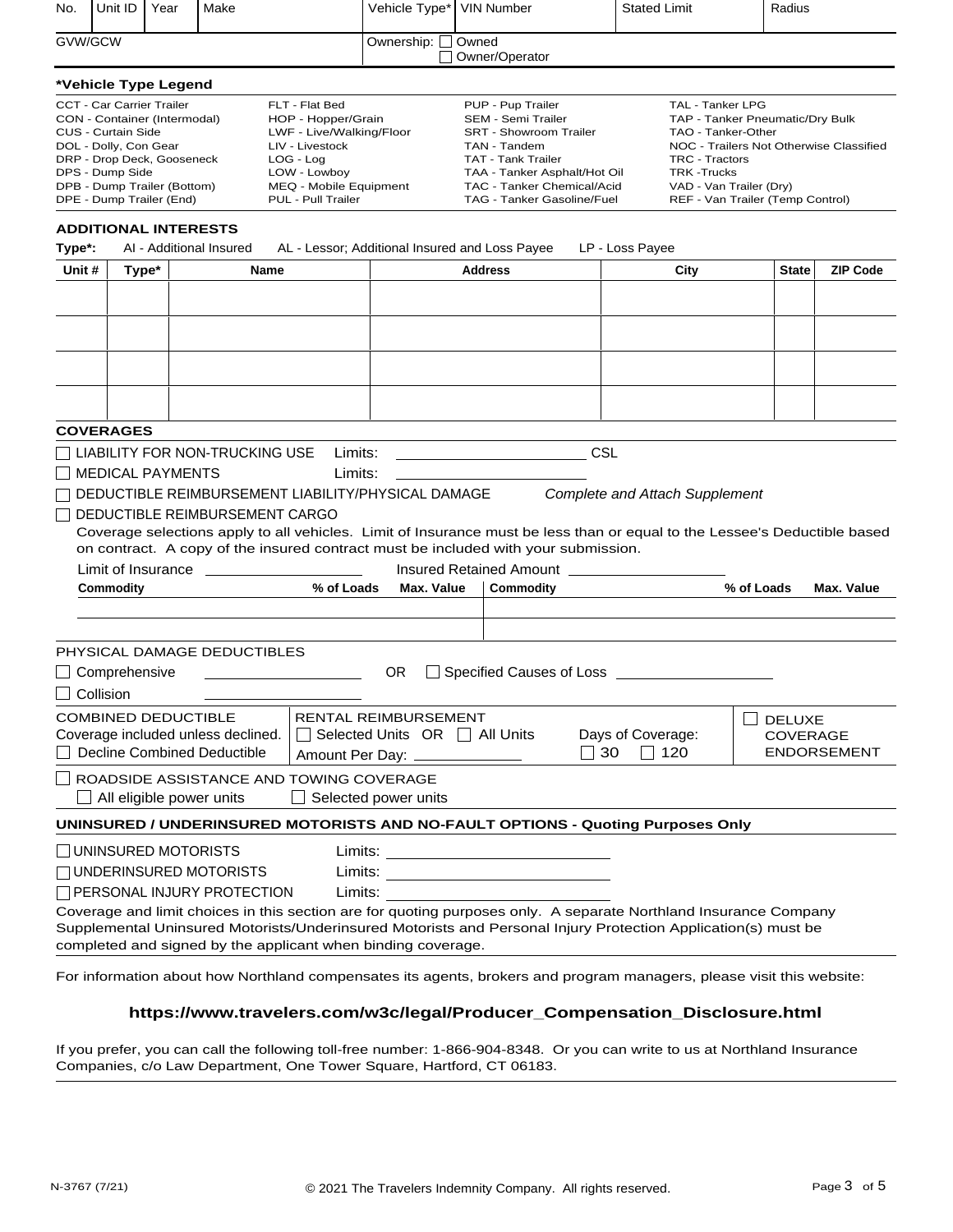This application, including any material submitted in conjunction with this application or any renewal, does not amend the provisions or coverages of any insurance policy or bond issued by Northland. It is not a representation that coverage does or does not exist for any particular claim or loss under any such policy or bond. Coverage depends on the facts and circumstances involved in the claim or loss, all applicable policy or bond provisions, and any applicable law. Availability of coverage referenced in this document can depend on underwriting qualifications and state regulations.

**Iowa, Illinois, New Mexico, Oregon, Washington and Wisconsin:** The signing of this application does not bind the company to offer, nor the applicant to purchase, the insurance. It is agreed that this application, including any material submitted in conjunction with this application or any renewal, shall be the basis of the insurance and shall be considered physically attached to and part of the policy issued. The company will have relied upon this application, including any material submitted therewith, in issuing the policy.

#### **FRAUD STATEMENTS**

**ARKANSAS, MARYLAND, and NEW MEXICO:** Any person who knowingly (or willfully in MD) presents a false or fraudulent claim for payment of a loss or benefit or knowingly (or willfully in MD) presents false information in an application for insurance is guilty of a crime and may be subject to fines and confinement in prison.

**CALIFORNIA:** Any person who knowingly makes an application for motor vehicle insurance coverage containing any statement that the applicant resides or is domiciled in this state when, in fact, that applicant resides or is domiciled in a state other than this state, is subject to criminal and civil penalties.

**MAINE, TENNESSEE and WASHINGTON:** It is a crime to knowingly provide false, incomplete, or misleading information to an insurance company for the purpose of defrauding the company. Penalties may include imprisonment, fines, and denial of insurance benefits.

**NEW JERSEY:** Any person who includes any false or misleading information on an application for an insurance policy is subject to criminal and civil penalties.

**OKLAHOMA:** Any person who knowingly, and with intent to injure, defraud or deceive any insurer, makes any claim for the proceeds of an insurance policy containing any false, incomplete or misleading information is guilty of a felony.

**OREGON:** Any person who knowingly presents a false or fraudulent claim for payment of a loss or benefit or who knowingly presents false information in an application for insurance may be guilty of a crime and may be subject to fines and confinement in prison.

**ALL OTHER STATES:** Any person who knowingly and with intent to defraud any insurance company or another person files an application for insurance or statement of claim containing any materially false information, or conceals for the purpose of misleading information concerning any fact material thereto, commits a fraudulent insurance act, which is a crime and subjects the person to criminal and civil penalties.

#### **SIGNATURES**

I authorize Northland Insurance Companies to obtain a copy of any Motor Vehicle Report for rating/underwriting the insurance for which I have applied. I also understand that a routine inquiry may be made providing information concerning my character, general reputation, personal characteristics and mode of living. Upon written request, information as to the nature and scope of the report will be provided to me.

**Disclosure:** In connection with this application for commercial automobile insurance, we may review a credit report or obtain or use a credit-based insurance score based on the information contained in that credit report. We may use a third party in connection with the development of the insurance score. The credit report/credit-based insurance score will not be used for any purpose other than the underwriting of the commercial automobile insurance policy for which you have applied.

I authorize Northland Insurance Companies to obtain a credit report, including but not limited to a credit-based insurance score based on personal information provided. This authorization is valid for future reports obtained for renewal policies with Northland Insurance Companies.

I hereby certify that the foregoing statements and answers are a just, full and true exposition of all the facts and circumstances with regard to the risk to be insured, insofar as same are known to me, and the same are hereby made as the basis and condition of the insurance. By signing below, I affirm full knowledge of and adherence to current D.O.T. Safety Regulations, and hereby apply for insurance with respect to the coverages stated herein.

#### **State Notices:**

**Montana:** A single loss is among the insurance company's criteria for nonrenewal.

**South Carolina:** The insurer can cancel this policy for which you are applying without cause during the first 90 days. That is the insurer's choice. After the first 90 days, the insurer can only cancel this policy for reasons stated in the policy.